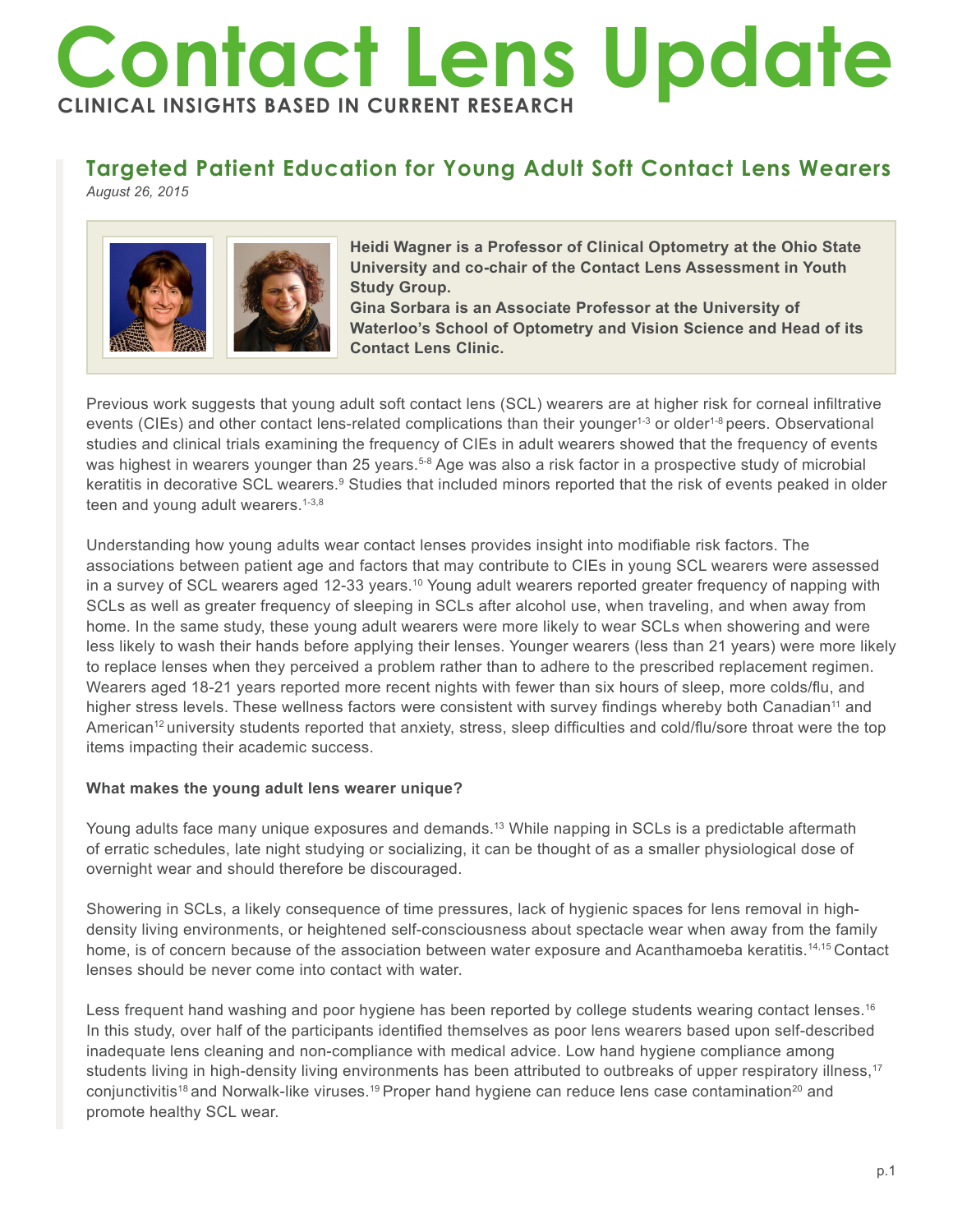Reactive replacement may be a consequence of limited access to lens supplies or eye care provider (ECP), lack of funds, reliance on parents to order and pay for contact lenses, inadequate patient education, impulsive lifestyle and/or failure to plan ahead. Reinforcement of the prescribed replacement regimen is merited.

#### **Anticipatory guidance**

ECPs can utilize this information to deliver targeted patient education for young adult wearers. Age-related contact lens management could include refitting a young adult into a more streamlined care regimen as well as guidance on more proactive planning. Daily disposables have been associated with fewer adverse events<sup>3,21</sup> and, if worn as prescribed, could potentially eliminate the risks associated with overnight wear.<sup>22,23</sup> Previous investigators have described a "pantry effect" whereby patients who were in possession of an abundant supply of SCLs were likely to adhere to their replacement schedule.<sup>24</sup> Therefore, more proactive planning could include maintaining an adequate supply of lenses and lens care products as well as identifying a hygienic space for lens care and storage and ensuring that materials (lenses, lens care, spectacles) are accessible when away from home. Furthermore, ECPs should reinforce avoidance of water exposure, proper wearing and replacement schedules as well as what to do if the patient experiences an eye problem when away from home. Furthermore, education that decorative SCLs require the same vigilance as other SCLs is merited, given reports of abuse.<sup>9</sup>

Parents and ECPs should take a proactive role in guiding older adolescents and young adults to "health care independence". Previous studies suggest that parents underestimate the frequency of their young adult children's risk behaviors<sup>25</sup> and their need for guidance.<sup>26</sup> ECPs could help educate young adult wearers together with their parents to encourage additional direction during this transition period.

As students prepare for university, they need to learn how to self-manage their health, given that the percentage of young adults furthering their education while living outside the family home approximates 70% in Canada<sup>11</sup> and 90% in the US.12 Self-management includes prevention and behaviors that promote wellness. Daily behaviors such as SCL wearing schedules and proper lens care have important implications for ocular health. Similarly, young adults need to learn how to interact with health care providers for both preventive and acute care; the shift in responsibility from parents to adolescents may cause confusion or anxiety, particularly for individuals who have previously relied on parental direction. Additionally, previous studies have reported that situational factors and emotional responses may be barriers to health compliance.<sup>27</sup> Situational factors for young adult SCL wearers potentially include time management, stress, inadequate finances and lack of social support. The academic demands and social pressures of college life may undermine timely procurement of contact lenses and lens care products and periodic eye examinations. In turn, the competing priorities in young adults' lives may compromise the immune system and thus contribute the frequency of SCL-related adverse events. Emotional factors, such as denial or rebellion, have also been reported as detrimental to young adults' health;<sup>28</sup> these factors may manifest as feelings of invincibility and the misperception of risks associated with SCL wear. Furthermore, a higher risktaking propensity has been associated with less compliant lens behavior.<sup>29</sup>

#### **Conclusion**

In summary, patient age is associated with unique lens wearing behaviors, environmental exposures, general wellness, access to care and other determinants of health that may contribute to increased adverse events in younger adult wearers. These findings support the need for targeted education and proactive planning to promote safe and healthy SCL wear during a period characterized by change and exploration.

#### **REFERENCES**

1. Lam DY, Kinoshita BT, Jansen ME, et al. Contact lens assessment in youth: methods and baseline findings. Optom Vis Sci 2011;88: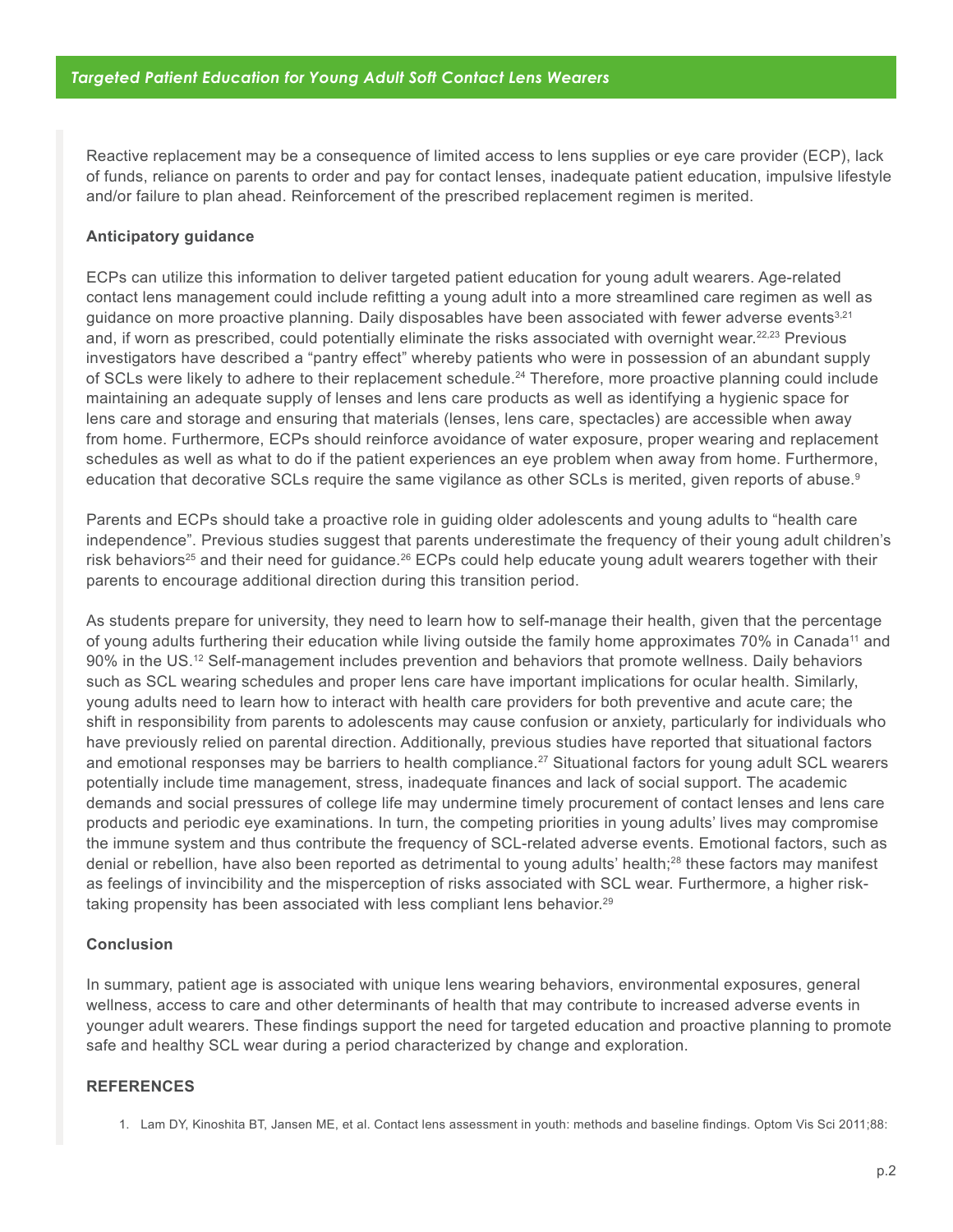708-715.

- 2. Chalmers RL, Wagner H, Mitchell GL, et al. Age and other risk factors for corneal infiltrative and inflammatory events in young soft contact lens wearers from the Contact Lens Assessment in Youth (CLAY) study. Invest Ophthalmol Vis Sci 2011;52: 6690-6696.
- 3. Wagner H, Chalmers RL, Mitchell GL, et al. Risk factors for interruption to soft contact lens wear in children and young adults. Optom Vis Sci 2011;88: 973-980.
- 4. Stapleton F, Dart JK, Minassian D. Risk factors with contact lens related suppurative keratitis. CLAO J 1993;19: 204-210.
- 5. McNally JJ, Chalmers RL, McKenney CD, Robirds S. Risk factors for corneal infiltrative events with 30-night continuous wear of silicone hydrogel lenses. Eye Contact Lens 2003;29: S153-156.
- 6. Chalmers RL, McNally JJ, Schein OD, et al. Risk factors for corneal infiltrates with continuous wear of contact lenses. Optom Vis Sci 2007;84: 573-579.
- 7. Chalmers RL, Keay L, McNally J, Kern J. Multicenter case-control study of the role of lens materials and care products on the development of corneal infiltrates. Optom Vis Sci 2012;89: 316-325.
- 8. Chalmers RL, Keay L, Long B, et al. Risk factors for contact lens complications in US clinical practices. Optom Vis Sci 2010;87: 725- 735.
- 9. Sauer A, Bourcier T. Microbial keratitis as a forseeable complication of cosmetic contact lenses. Acta Ophthalmol 2011;89: e439-442.
- 10. Wagner H, Richdale K, Mitchell GL, et al. Age, behavior, environment, and health factors in the soft contact lens risk survey. Optom Vis Sci 2014;91: 252-261.
- 11. American College Health Association. National College Health Assessment Spring 2013 Canadian Reference Group Executive Summary. http://www.acha-ncha.org/docs/ACHA-NCHA-II\_CANADIAN\_ReferenceGroup\_DataReport\_Spring2013.pdf Accessed 06/19/2015.
- 12. American College Health Association. National College Health Assessment Spring 2014 Reference Group Executive Summary. http://www.acha-ncha.org/docs/ACHA-NCHA-II\_ReferenceGroup\_ExecutiveSummary\_Spring2014.pdf Accessed 06/19/2015.
- 13. Arnett JJ, Emerging adulthood. A theory of development from the late teens through the twenties. Am Psychol 2000;55: 469-480.
- 14. Awwad ST, Petroll WM, McCulley JP, et al. Updates in Acanthamoeba keratitis. Eye Contact Lens 2007;33: 1-8.
- 15. Radford CF, Minassian DC, Dart JK. Acanthamoeba keratitis in England and Wales: incidence, outcome, and risk factors. Br J Ophthalmol 2002;86: 536-542.
- 16. de Oliveira PR, Temporini-Nastari ER, Ruiz Alves M, et al. Self-evaluation of contact lens wearing and care by college students and health workers. Eye Contact Lens 2003;29: 164-167.
- 17. White C, Kolble R, Carlson R, et al. The impact of a health compaign on hand hygiene and upper respiratory illness among college students living in residence halls. J Am Coll Health 2005;53: 175-181.
- 18. Martin M, Turco JH, Zegans ME, et al. An outbreak of conjunctivities due to atypcial Streptococus pneumoniae. N Engl J Med 2003;348: 1112-1121.
- 19. Moe CL, Christmas WA, Echols LJ, et al. Outbreaks of acute gastroenteritis associated with Norwalk-like viruses in campus settings. J Am Coll Health 2001;50: 57-66.
- 20. Wu Y. The effect of contact lens hygiene behavior on lens case contamination. Optom Vis Sci 2015;92: 167-174.
- 21. Chalmers RL, Hickson-Curran SB, Keay L, et al. Rates of adverse events with hydrogel and silicone hydrogel daily disposable lenses in a large postmarket surveillance registry: The TEMPO Registry. Invest Ophthalmol Vis Sci 2015;56: 654–663.
- 22. Schein OD, Glynn RJ, Poggio EC, et al. The relative risk of ulcerative keratitis among users of daily-wear and extended-wear soft contact lenses. N Engl J Med 1989;321: 773-778.
- 23. Stapleton F, Keay L, Edwards K, et al. The incidence of contact lens-related microbial keratitis in Australia. Ophthalmology 2008;115: 1655-1662.
- 24. Schnider CM, Jedraszczak AM. The "pantry load" effect—can it help drive more compliant contact lens replacement? Optom Vis Sci 2012;89: E-abstract 120652.
- 25. Bylund CL, Imes RS, Baxter LA. Accuracy of parents' perceptions of their college student children's health and health risk behaviors. J Am Coll Health 2005;54: 31-37.
- 26. Thornton A, Orbuch TL, Axinn WG. Parent-child relationships during the transition to adulthood. J Fam Issues 1995;16: 538-564.
- 27. Wdowik MJ, Kendall PA, Harris MA, et al. Expanded health belief model predicts diabetes self-management in college students. J Nutr Educ 2001;2001: 17-23.